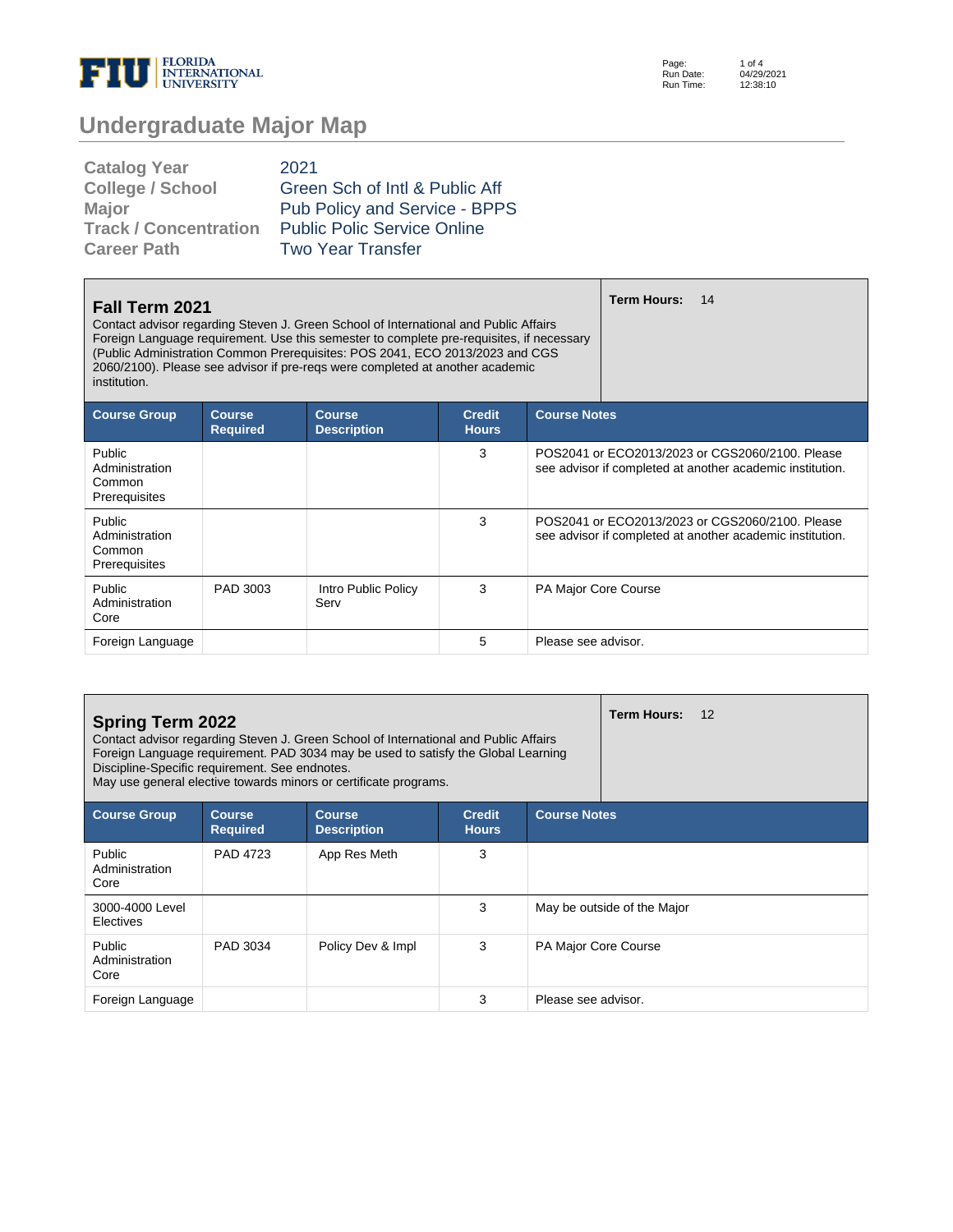

| <b>Undergraduate Major Map</b> |  |  |
|--------------------------------|--|--|
|--------------------------------|--|--|

| <b>Summer Term 2022</b><br>PAD 3800 may be used to satisfy the Global Learning Discipline-Specific requirement. See<br>endnotes. Use this semester to catch up on coursework if necessary (Public<br>Administration Common Prerequisites: POS 2041, ECO 2013/2023 and CGS 2060/2100).<br>Please see advisor if pre-reqs were completed at another academic institution. |                                  |                                     | <b>Term Hours:</b>            | - 9                  |                             |                                                                                                                 |
|-------------------------------------------------------------------------------------------------------------------------------------------------------------------------------------------------------------------------------------------------------------------------------------------------------------------------------------------------------------------------|----------------------------------|-------------------------------------|-------------------------------|----------------------|-----------------------------|-----------------------------------------------------------------------------------------------------------------|
| <b>Course Group</b>                                                                                                                                                                                                                                                                                                                                                     | <b>Course</b><br><b>Required</b> | <b>Course</b><br><b>Description</b> | <b>Credit</b><br><b>Hours</b> | <b>Course Notes</b>  |                             |                                                                                                                 |
| 3000-4000 Level<br>Electives                                                                                                                                                                                                                                                                                                                                            |                                  |                                     | 3                             |                      | May be outside of the Major |                                                                                                                 |
| Public<br>Administration<br>Concentration<br>Electives - Public<br>Administration                                                                                                                                                                                                                                                                                       | PAD 3800                         | <b>Managing Global</b><br>Cities    | 3                             | PA Major Core Course |                             |                                                                                                                 |
| Public<br>Administration<br>Common<br>Prerequisites                                                                                                                                                                                                                                                                                                                     |                                  |                                     | 3                             |                      |                             | POS 2041 or ECO 2013/2023 or CGS 2060/2100. Please<br>see advisor if completed at another academic institution. |

| Fall Term 2022<br>May use general elective towards minors or certificate programs. |                                  | <b>Term Hours:</b><br>15            |                               |                                                  |
|------------------------------------------------------------------------------------|----------------------------------|-------------------------------------|-------------------------------|--------------------------------------------------|
| <b>Course Group</b>                                                                | <b>Course</b><br><b>Required</b> | <b>Course</b><br><b>Description</b> | <b>Credit</b><br><b>Hours</b> | <b>Course Notes</b>                              |
| Public<br>Administration<br>Concentration<br>Electives                             |                                  |                                     | 3                             | Please see PDA to view list of approved courses. |
| Public<br>Administration<br>Core                                                   |                                  |                                     | 3                             | PAD 4223 or PAD 4414 or PAD 4432                 |
| Public<br>Administration<br>Core                                                   |                                  |                                     | 3                             | PAD 4223 or PAD 4414 or PAD 4432                 |
| Public<br>Administration<br>Concentration<br>Electives                             |                                  |                                     | 3                             | Please see PDA to view list of approved courses. |
| 3000-4000 Level<br>Electives                                                       |                                  |                                     | 3                             | May be outside of the Major                      |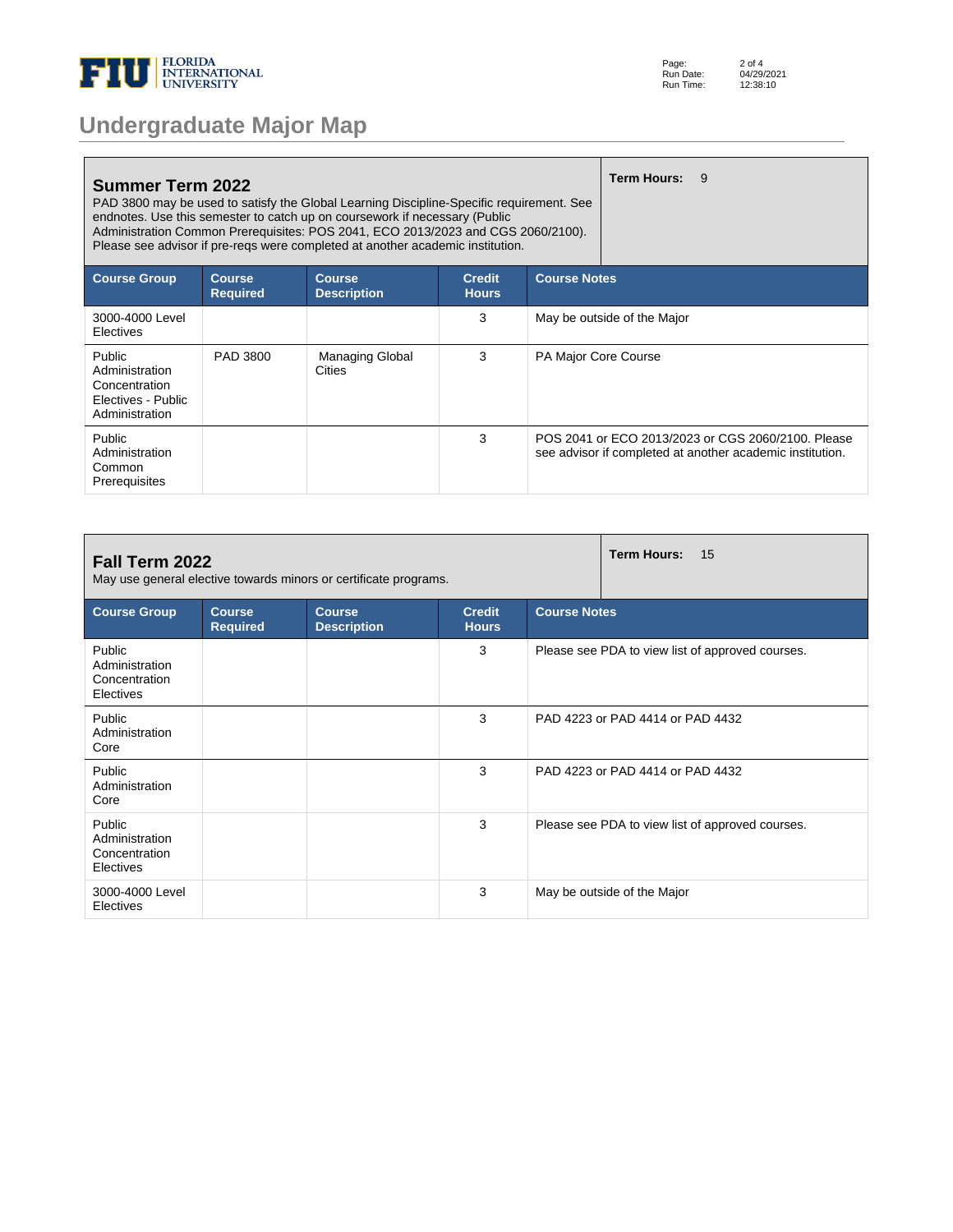

| Page:     | $3$ of $4$ |
|-----------|------------|
| Run Date: | 04/29/2021 |
| Run Time: | 12:38:10   |

## **Undergraduate Major Map**

| <b>Spring Term 2023</b><br>May use general elective towards minors or certificate programs. |                                  | <b>Term Hours:</b><br>15            |                               |                                                  |
|---------------------------------------------------------------------------------------------|----------------------------------|-------------------------------------|-------------------------------|--------------------------------------------------|
| <b>Course Group</b>                                                                         | <b>Course</b><br><b>Required</b> | <b>Course</b><br><b>Description</b> | <b>Credit</b><br><b>Hours</b> | <b>Course Notes</b>                              |
| Public<br>Administration<br>Core                                                            | PAD 4934                         | Integrative Sem<br>Public Po        | 3                             |                                                  |
| Public<br>Administration<br>Core                                                            |                                  |                                     | 3                             | PAD 4223 or PAD 4414 or PAD 4432                 |
| Public<br>Administration<br>Concentration<br>Electives                                      |                                  |                                     | 3                             | Please see PDA to view list of approved courses. |
| Public<br>Administration<br>Concentration<br>Electives                                      |                                  |                                     | 3                             | Please see PDA to view list of approved courses. |
| 3000-4000 Level<br>Electives                                                                |                                  |                                     | 3                             | May be outside of the Major                      |

#### **Summer Term 2023**

Use this Semester to catch up on coursework if necessary.

#### **General Requirements**

\*Critical Indicator is the minimum grade indicated in specific courses to demonstrate proficiency and progress in major. Earning less than the minimum grade is a trigger for a conversation with advisor.\*

#### GENERAL UNIVERSITY REQUIREMENTS

Transfer students are assumed to have completed an Associates of Arts Degree from a Florida Public Institution or satisfied completed 60 credits and the University Core Curriculum Requirements.

In addition, the following courses are required of incoming transfer students:

Global Learning Requirement for Transfers: Transfers entering FIU Fall 2011 or later are required to take two Global Learning courses.

Those who meet University Core Curriculum Requirements prior to entering FIU -Two Global Learning Discipline Specific Courses (One of the two may be a Global Learning Foundation Course chosen in consultation with your advisor)

Those who do not meet University Core Curriculum Requirements prior to entering FIU

-One Global Learning Foundation Course (from the University Core Curriculum)

-One Global Learning Discipline Specific Course

Transfer courses may not be used to meet the FIU Global Learning Requirement. For a list of Global learning